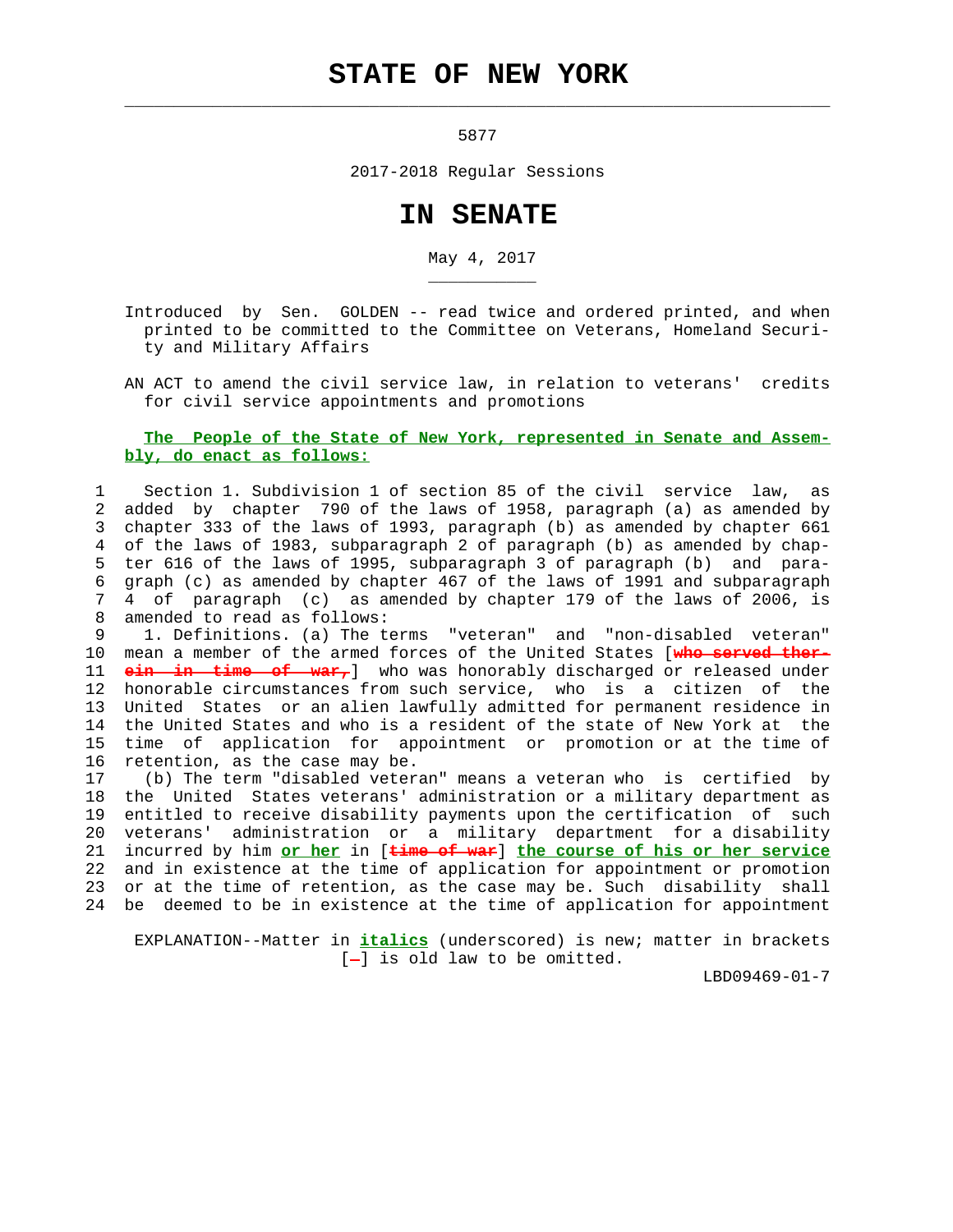1 or promotion or at the time of retention, as the case may be, if the 2 certificate of such veterans' administration shall state affirmatively 3 that such veteran has been examined by a medical officer of such veter- 4 ans' administration on a date within one year of either the date of 5 filing application for competitive examination for original appointment 6 or promotion or the date of the establishment of the resulting eligible 7 list or within one year of the time of retention, as the case may be;

 8 that at the time of such examination the [**war-incurred**] disability 9 described in such certificate was found to exist; and that such disabil- 10 ity is rated at ten per centum or more. Such disability shall also be 11 deemed to be in existence at such time if the certificate of such veter- 12 ans' administration shall state affirmatively that a permanent stabi- 13 lized condition of disability exists to an extent of ten per centum or 14 more, notwithstanding the fact that such veteran has not been examined 15 by a medical officer of such veterans' administration within one year of 16 either the time of application for appointment or promotion or the date 17 of filing application for competitive examination for original appoint- 18 ment or promotion, or within one year of the time of retention, as the 19 case may be. [**The term "disabled veteran" shall also mean:**

**(1) A veteran who served in world war I, who continued to serve in the armed forces of the United States after the eleventh day of November, nineteen hundred eighteen, and who is certified, as hereinbefore provided, by the United States veterans' administration as receiving disability payments upon the certification of such veterans' adminis- tration for a disability incurred by him in such service on or before the second day of July, nineteen hundred twenty-one.**

**(2) A veteran who served in world war II, who continued to serve in the armed forces of the United States after the second day of September, nineteen hundred forty-five, or who was employed by the War Shipping Administration or Office of Defense Transportation or their agents as a merchant seaman documented by the United States Coast Guard or Depart- ment of Commerce, or as a civil servant employed by the United States Army Transport Service (later redesignated as the United States Army Transportation Corps, Water Division) or the Naval Transportation Service; and who served satisfactorily as a crew member during the peri- od of armed conflict, December seventh, nineteen hundred forty-one, to August fifteenth, nineteen hundred forty-five, aboard merchant vessels in oceangoing, i.e., foreign, intercoastal, or coastwise service as such terms are defined under federal law (46 USCA 10301 & 10501) and further to include "near foreign" voyages between the United States and Canada, Mexico, or the West Indies via ocean routes, or public vessels in ocean- going service or foreign waters and who has received a Certificate of Release or Discharge from Active Duty and a discharge certificate, or an Honorable Service Certificate/Report of Casualty, from the Department of Defense, or who served as a United States civilian employed by the Amer- ican Field Service and served overseas under United States Armies and United States Army Groups in world war II during the period of armed conflict, December seventh, nineteen hundred forty-one through May eighth, nineteen hundred forty-five, and who was discharged or released therefrom under honorable conditions, or who served as a United States civilian Flight Crew and Aviation Ground Support Employee of Pan Ameri- can World Airways or one of its subsidiaries or its affiliates and served overseas as a result of Pan American's contract with Air Trans- port Command or Naval Air Transport Service during the period of armed conflict, December fourteenth, nineteen hundred forty-one through August fourteenth, nineteen hundred forty-five, and who was discharged or**